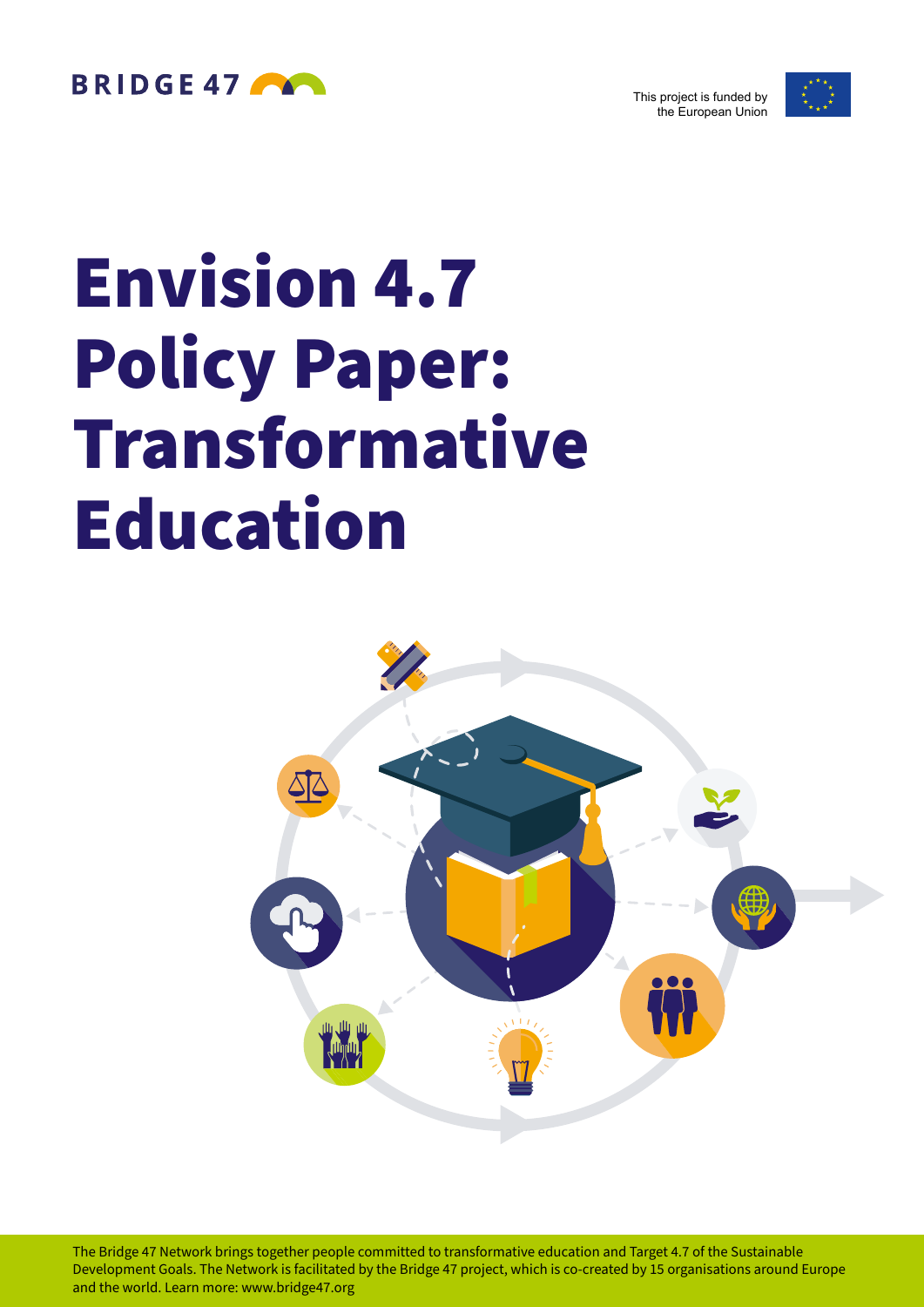## **What is transformative education and how does it link to SDG 4.7?**

**The Transformative education is a type of education that fosters engaged, active and critical learners and builds continuative and democration processes and builds** constructive and democratic approaches to difference. SDG Target 4.7 describes education as transformative when it is value-based and designed to promote global citizenship, sustainable development, human rights, gender equality, peace and appreciation of cultural diversity. This necessarily requires an action-oriented approach which bridges educator and learner through all the innovative forms of education leading to the notion of global citizenship. It inevitably builds a link between personal individual development and systemic change.

The [Envision 4.7 Roadmap](https://www.bridge47.org/sites/default/files/2019-11/envision_4.7_roadmap.pdf) highlights that encouraging multi-perspectives through different disciplines, critical and creative thinking as well as action, participation and experiences is crucial to ensure that education is transformative. Such an approach enables a structural shift of knowledge and attitudes, transforming the learner into an agent of change.



**GLOBAL CITIZENSHIP** 

By 2030 ensure all learners acquire knowledge and skills needed to promote sustainable development, including among others through education for sustainable development (ESD) and sustainable lifestyles, human rights, gender equality, promotion of a culture of peace and non-violence,

global citizenship (GCED), and appreciation of cultural diversity and of culture's contribution to sustainable development

### **How can the EU promote transformative education?**

Bridge 47 envisages the implementation of transformative education for sustainable development as a life-long learning process and a public good: promoting change and the necessary development of individuals, communities and systems.

This ambition is clearly in line with EU values as stated in its treaties and policy positions. The 2015 Paris Declaration of EU education ministers<sup>1</sup> recognised that education and training can address social exclusion and serves both to 'embed fundamental values' and to help people 'become active, responsible, open-minded members of society.' The 2019 Council Resolution on future-oriented education and training $^2$  stresses that 'education and training are crucial in (…) fostering the values and motivation which are fundamental to enabling fair and equitable social transformation.' Interinstitutional commitment to this approach has been operationalised through the common objective to promote equity, social cohesion and active citizenship under the strategic framework for European cooperation in education and training (ET 2020).3

While national education curricula as such remain the remit of member states, the EU is able to prompt and coordinate efforts on this front. Crucially, some of the key priorities for the EU institutions clearly support the promotion of transformative education. To ensure the best outcomes, it is key that EU policy be coherent and integrate transformative education principles throughout its different priorities.

1 [Declaration on Promoting citizenship and the common values of freedom, tolerance and non-discrimination through education.](https://ec.europa.eu/assets/eac/education/news/2015/documents/citizenship-education-declaration_en.pdf) 2 [Council Resolution on further developing the European Education Area to support future-oriented education and training systems 2019/C 389/01.](https://op.europa.eu/en/publication-detail/-/publication/9f1d16d1-09d1-11ea-8c1f-01aa75ed71a1/language-en/format-HTML/source-113947200) <sup>3</sup>[Strategic framework for European cooperation in education and training,](https://ec.europa.eu/education/policies/european-policy-cooperation/et2020-framework_en) 2009.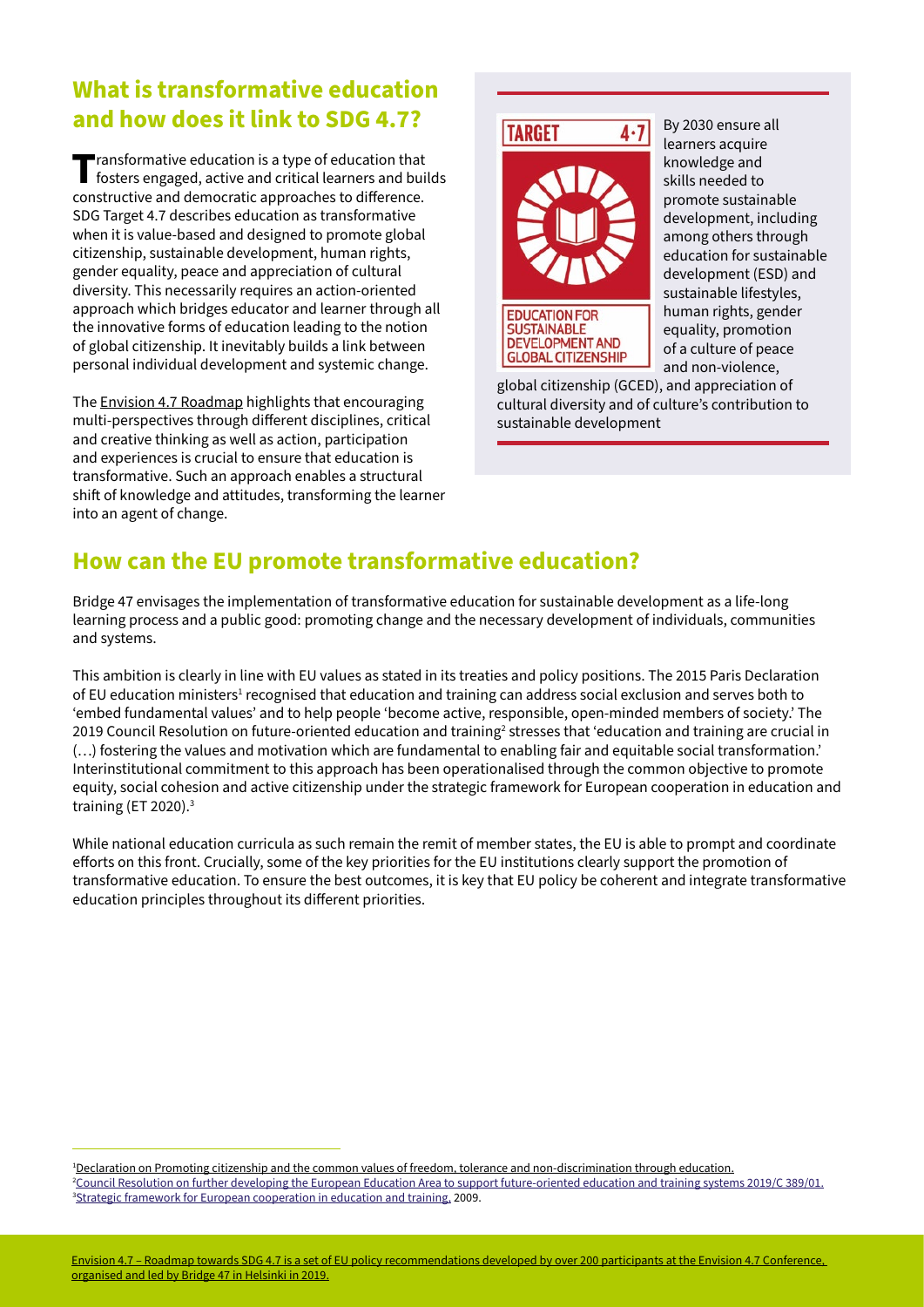#### **A European Green Deal**

For the EU to successfully transform itself from a high- to low-carbon economy, while improving people's quality of life, it will be fundamental to ensure all individuals build capacities to jointly create systemic change. The need for shifting mindsets through stakeholder involvement has been addressed to a certain degree by EU's LIFE programme,<sup>4</sup> but for this to effectively happen transformative education should be at the core of this agenda.



#### **A Europe fit for the digital age**

EU's commitment to ensure that the digital transformation serves people and the environment, in full respect for the principles of sustainable development, requires developing new capacities and capabilities. Both the Digital Skills and Jobs Coalition,<sup>5</sup> aiming at improving the digital skills of the broad population through multisectorial cooperation, and the revision of the Digital Education Action Plan offers a step towards reaching this ambition. If no one is to be left behind in this process, participatory and learner-centred education must be mainstreamed throughout these initiatives.



#### **An Economy that works for the people**

For all Europeans to have the same opportunities to thrive, EU's social strategy needs to include all citizens as active players in defining how to turn their rights into reality – this has been a flagship ambition of the European Pillar of Social Rights and continues to be embraced by the communication on A Strong Social Europe for Just Transitions. The upgraded European Skills Agenda also ensures the right to training and lifelong learning, which Is enshrined in the European Pillar of Social Rights. Transformative education enables critical and engaged contributions towards upholding social rights. Given its focus on students and teachers' training, the Erasmus+ programme has been another key EU channel to create this systemic change.



#### **A stronger Europe in the World**

With the new European Consensus on Development,<sup>6</sup> the EU committed to guarantee that everyone 'has the knowledge, skills, capabilities and rights they need to enjoy a life in dignity, to be fully engaged in society'. Transformative education is instrumental in ensuring the EU honours its pledge and serves the global development agenda also beyond its borders.



#### **Promoting our European Way of Life**

The EU is founded on the values of respect for human dignity, freedom, democracy, equality, the rule of law and respect for human rights, including the rights of persons belonging to minorities (Article 2 of the Treaty on European Union) – all key elements which target 4.7 aims to promote. If the EU is committed to protecting and promoting its core values, it should take the opportunity of the advances towards the creation of the European Education Area by 2025, to invest in the transformative power of education and ensure all EU citizens are able to access their rights in a systemic way.



#### **A new push for European Democracy**

The EU recognises that citizens need a stronger role in the EU decision-making process and priority-setting – this realisation is central to the discussions on the Future of Europe. For this process to result in meaningful engagement, citizens must be willing to participate as active players. Transformative education is crucial to ensure such agency.

4 [Regulation for the Programme for the Environment and Climate Action \(LIFE\), 2014-2020.](https://eur-lex.europa.eu/legal-content/EN/TXT/?uri=uriserv:OJ.L_.2013.347.01.0185.01.ENG) 5 [The Digital Skills and Jobs Coalition, from 2016.](https://ec.europa.eu/digital-single-market/en/digital-skills-jobs-coalition)

<sup>6</sup> [The New European Consensus on Development 'Our World, Our Dignity, our Future', 2017.](https://www.consilium.europa.eu/media/24004/european-consensus-on-development-2-june-2017-clean_final.pdf)